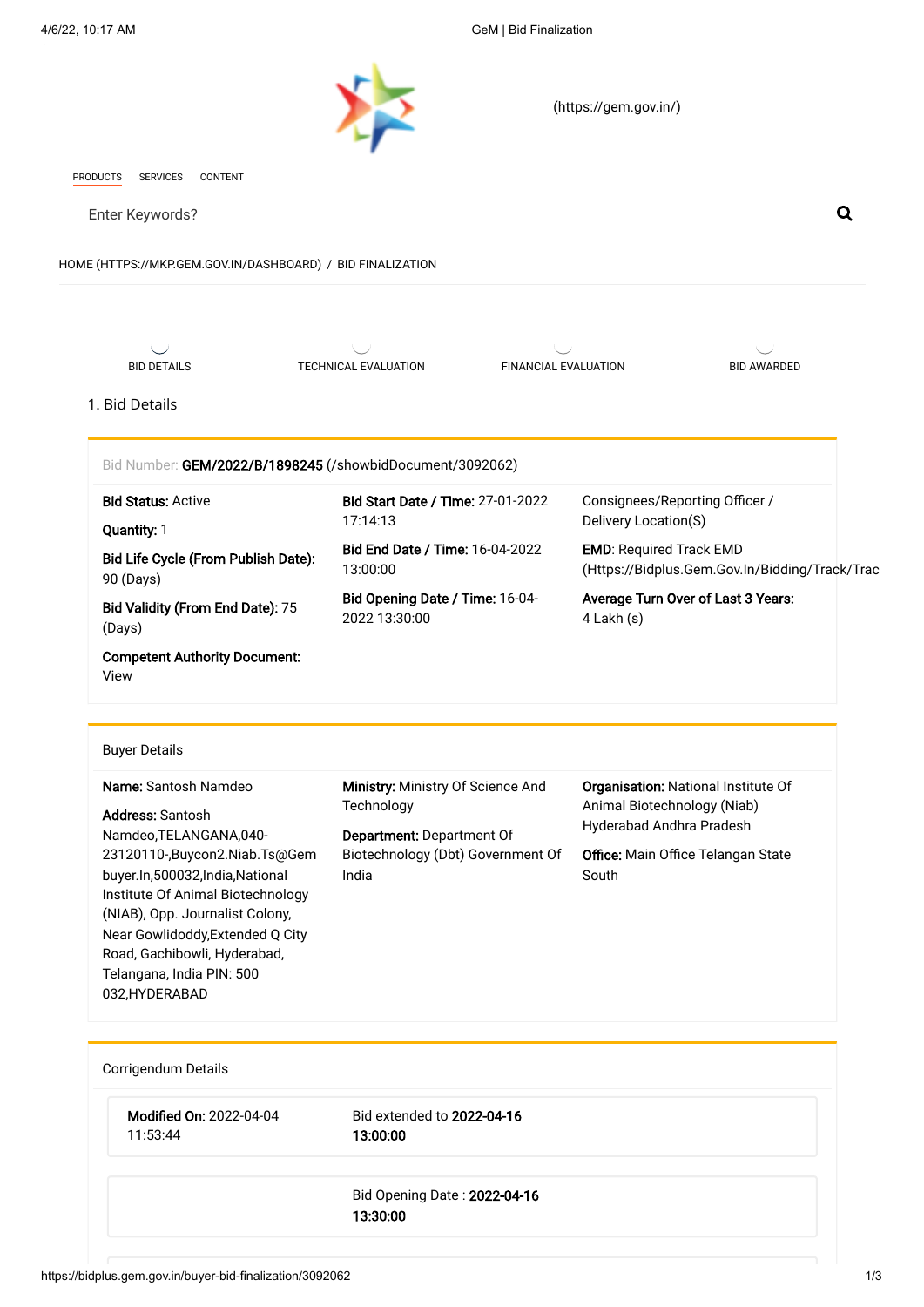| Modified On: 2022-03-22<br>12:52:43        | Bid extended to 2022-04-04<br>13:00:00   |  |
|--------------------------------------------|------------------------------------------|--|
|                                            | Bid Opening Date: 2022-04-04<br>13:30:00 |  |
| <b>Modified On: 2022-02-08</b><br>12:37:53 | Bid extended to 2022-02-19<br>09:00:00   |  |
|                                            | Bid Opening Date: 2022-02-19<br>09:30:00 |  |
| Cancel Bid<br><b>Extend Bid</b>            | <b>Edit Terms</b>                        |  |

WEB INFO

[Terms of Use \(https://gem.gov.in/termsCondition\)](https://gem.gov.in/termsCondition)

[Website Policies \(https://gem.gov.in/websitePolicies\)](https://gem.gov.in/websitePolicies)

[Document Help \(https://gem.gov.in/help\)](https://gem.gov.in/help)

[Site Map \(https://gem.gov.in/sitemap\)](https://gem.gov.in/sitemap)

[Web Information Manager \(https://gem.gov.in/web](https://gem.gov.in/web-information-manager)information-manager)

## ABOUT GeM

**RESOURCES** 

[Introduction to GeM \(https://gem.gov.in/aboutus\)](https://gem.gov.in/aboutus) [Statistics \(https://gem.gov.in/statistics\)](https://gem.gov.in/statistics) [Right to Information \(https://gem.gov.in/RTI\)](https://gem.gov.in/RTI) [Analytics \(https://sso.gem.gov.in/ARXSSO/oauth/login\)](https://sso.gem.gov.in/ARXSSO/oauth/login) [New on GeM \(https://gem.gov.in/new-categories\)](https://gem.gov.in/new-categories)

[BRAND GeM \(https://gem.gov.in/brand-gem\)](https://gem.gov.in/brand-gem)

## NEWS & EVENTS

[Newsroom \(/media\)](https://bidplus.gem.gov.in/media)

[Gallery \(https://gem.gov.in/gallery\)](https://gem.gov.in/gallery)

[Notifications \(/landing/index/allnews\)](https://bidplus.gem.gov.in/landing/index/allnews)

[CCM Schedule \(https://gem.gov.in/ccm\\_data\)](https://gem.gov.in/ccm_data)

[Forums \(https://gem.gov.in/forum\)](https://gem.gov.in/forum)

**TESTIMONIALS** [\(HTTPS://GEM.GOV.IN/TESTIMONIAL\\_BUYERS\)](https://gem.gov.in/testimonial_buyers) Miscellaneous

GeM Handbook (https://assets[bg.gem.gov.in/resources/pdf/GeM\\_handbook.pdf\)](https://assets-bg.gem.gov.in/resources/pdf/GeM_handbook.pdf)

OM's/Circulars [\(https://gem.gov.in/support/government\\_oms\\_circulars\)](https://gem.gov.in/support/government_oms_circulars)

Terms and Conditions [\(https://gem.gov.in/support/terms\\_conditions\)](https://gem.gov.in/support/terms_conditions)

[Policies/Manuals \(https://gem.gov.in/support/buyers\)](https://gem.gov.in/support/buyers)

[\(https://gem.gov.in/support/miscellaneous\)](https://gem.gov.in/support/miscellaneous)

[MoUs \(https://gem.gov.in/mou\)](https://gem.gov.in/mou)

#### **TRAINING**

[LMS \(https://lms.gem.gov.in/\)](https://lms.gem.gov.in/)

[Training Calendar \(https://gem.gov.in/training\)](https://gem.gov.in/training)

## NEED HELP?

[FAQs \(https://gem.gov.in/userFaqs\)](https://gem.gov.in/userFaqs)

Video Guides [\(https://gem.gov.in/training/videos/buyers\)](https://gem.gov.in/training/videos/buyers)